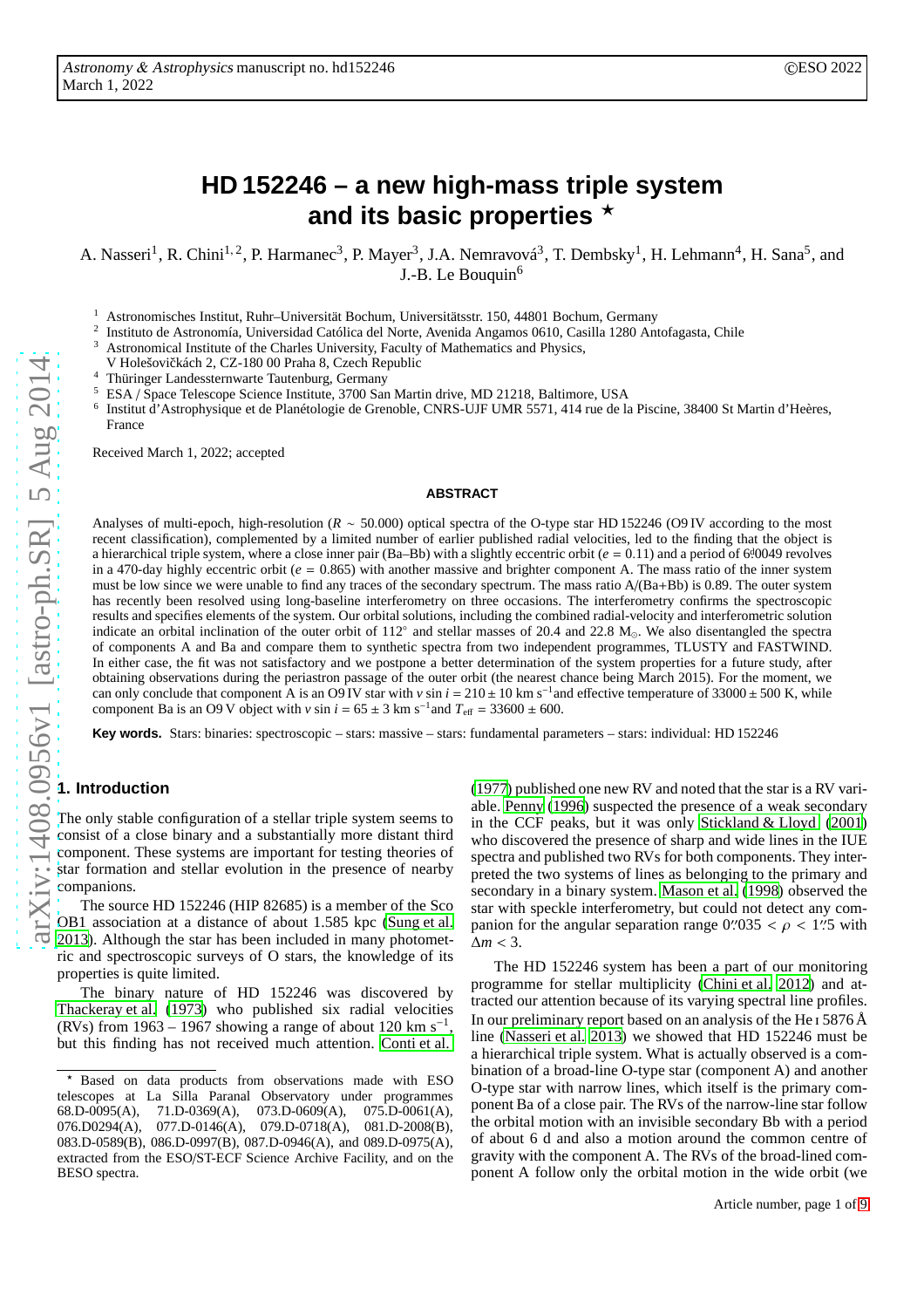<span id="page-1-0"></span>**Table 1.** Previously published determinations of the projected rotational velocity of HD 152246.

| $v \sin i$ (km s <sup>-1</sup> ) | Source                   |
|----------------------------------|--------------------------|
| 280                              | Conti & Ebbets $(1977)$  |
| $90 \pm 20$                      | Grigsby et al. (1992)    |
| 103                              | Penny (1996)             |
| 72.                              | Howarth et al. (1997)    |
| 59 & 156                         | Stickland & Lloyd (2001) |

had tentatively derived a period of 53 days for it; we revise the period here).

The combined spectral type of HD 152246 was first determined by [Morgan et al. \(1955\)](#page-8-12) as O9: III:. Later, more accurate but fairly similar properties were found: [Schild et al. \(1969\)](#page-8-13) and [Garrison et al. \(1977\)](#page-8-14) classified the star as O9 III while [Walborn](#page-8-15) [\(1973](#page-8-15)) and [Thackeray et al. \(1973\)](#page-8-1) assigned spectral types of O9 III-IV(n) and O8.5 III, respectively. Several published measurements of the visual brightness of HD 152246 are mutually quite consistent [\(Thackeray et al. 1973](#page-8-1); [Klare & Neckel](#page-8-16) [1977;](#page-8-16) [Dachs et al. 1982;](#page-8-17) [Schild et al. 1983](#page-8-18); [Hog et al. 2000](#page-8-19)). [Mermilliod & Mermilliod \(1998\)](#page-8-20) give the following weighted mean value  $V = 7^{\text{m}} 308 \pm 0^{\text{m}} 015$ . The only deviating value was reported by [Heske & Wendker \(1984\)](#page-8-21):  $V = 8^{m}09$ , which we suspect it could be a misidentification of the star. We also used all Hipparcos  $H_p$  observations with flags 0 and 1 [\(Perryman & ESA](#page-8-22)) [1997\)](#page-8-22) and transformed them to Johnson *V* following [Harmanec](#page-8-23) [\(1998](#page-8-23)) to obtain  $V = 7^{\text{m}} 330 \pm 0^{\text{m}} 008$ . The full range of individual values is 0.0.05, so a future test for micro-variability would perhaps be useful. In any case it seems that no binary eclipses are observed.

Several – seemingly contradictory – determinations of the projected rotational velocity of HD 152246 were published (see Table [1\)](#page-1-0). It seems clear now that [Conti & Ebbets](#page-8-9) [\(1977\)](#page-8-9) probably derived  $\nu$  sin  $i$  from the unresolved blend of lines of both stars, other investigators mainly measured the width of the narrow component Ba until [Stickland & Lloyd \(2001\)](#page-8-4) resolved and measured the lines of both spectra.

In this paper we present the analysis of 49 high resolution spectra, obtain rather accurate orbital elements and estimate the basic physical properties of the system.

## **2. Observations and data reduction**

#### 2.1. Spectroscopy

We have secured 49 high resolution (*R* ∼ 50.000) echelle spectra covering the wavelength range from  $3620$  to  $8530 \text{ Å}$  and the time interval from May 1999 to October 2013. Twenty-six spectra were taken at the ESO with the spectrograph FEROS (RJDs 51327.9 - 56098.8); the first two spectra from March and April 2002 stem from the ESO 1.52 m telescope, the remaining data come from the MPG/ESO 2.2 m telescope. Twenty-three spectra were obtained with BESO (RJDs  $54913.9 - 56585.5$  $54913.9 - 56585.5$  $54913.9 - 56585.5$ )<sup>1</sup> at the Universitätssternwarte Bochum on a side-hill of Cerro Armazones in Chile. BESO [\(Fuhrmann et al. 2011](#page-8-24)) is a clone of the ESO spectrograph FEROS on La Silla and has been attached to the 1.5 m Hexapod-Telescope. The identical spectrographs allowed a perfect combination of the two data sets. All spectra were reduced with a pipeline based on a MIDAS package

<span id="page-1-2"></span>

| Table 2. Published and new RVs of components A and Ba. The new                          |
|-----------------------------------------------------------------------------------------|
| velocities are based on the fit of the He <sub>1</sub> 5876 $\AA$ line by a combination |
| of a Gaussian and a rotationally broadened profile (see text for details).              |

| <b>RJD</b>               | RV <sub>A</sub>    | $RV_{Ba}$         | Source                                 |
|--------------------------|--------------------|-------------------|----------------------------------------|
| 38251.2378               |                    | 36.0              | Thackeray et al. (1973)                |
| 39200.6408               |                    | 60.0              | Thackeray et al. (1973)                |
| 39200.6498               |                    | 52.0              | Thackeray et al. (1973)                |
| 39688.3284               |                    | $-18.0$           | Thackeray et al. (1973)                |
| 39720.2631               |                    | $-58.0$           | Thackeray et al. (1973)                |
| 39723.2539               |                    | 50.0              | Thackeray et al. (1973)                |
| 42888.78                 |                    | $-29.8$           | Conti et al. (1977)                    |
| 44995.778                | $-109.4$           | 46.6              | Stickland & Lloyd (2001)               |
| 45000.609                | $-103.0$           | 26.5              | Stickland & Lloyd (2001)               |
| 51327.8888               | $-7.0$             | $-50.8$           | this paper, FEROS                      |
| 52040.8836               | $-49.0$            | $-20.5$           | this paper, FEROS                      |
| 52338.8394               | $-23.0$            | 8.6               | this paper, FEROS                      |
| 52383.7834               | $-25.0$            | $-44.3$           | this paper, FEROS                      |
| 52783.6903               | $-15.0$            | 2.4               | this paper, FEROS                      |
| 52784.6323               | $-19.0$            | $-28.5$           | this paper, FEROS                      |
| 53130.7748               | 44.0               | $-58.5$           | this paper, FEROS                      |
| 53131.6933               | 37.0               | $-39.6$           | this paper, FEROS                      |
| 53132.7522               | 42.5               | $-64.3$           |                                        |
| 53133.7812               | 37.0               | -94.0             | this paper, FEROS<br>this paper, FEROS |
| 53134.7494               | 34.0               | $-101.1$          |                                        |
| 53135.7069               | 33.0               | $-81.9$           | this paper, FEROS                      |
| 53547.6424               | $-73.0$            | 8.3               | this paper, FEROS                      |
| 53798.9178               |                    | 9.2               | this paper, FEROS                      |
| 53862.8912               | $-30.0$            | $-1.4$            | this paper, FEROS                      |
|                          | $-41.0$            |                   | this paper, FEROS                      |
| 53865.8991               | $-40.5$            | $-14.2$           | this paper, FEROS                      |
| 54212.8182               | $-26.0$<br>$-5.0$  | 12.4<br>$-12.8$   | this paper, FEROS                      |
| 54627.7027<br>54976.7046 | $-42.0$            | $-7.2$            | this paper, FEROS                      |
|                          |                    | 22.5              | this paper, FEROS                      |
| 55641.8195               | $-18.5$            |                   | this paper, FEROS                      |
| 55642.8300               | $-19.0$            | $-9.4$            | this paper, FEROS                      |
| 55696.8448               | $-23.0$            | $-0.7$<br>$-35.6$ | this paper, FEROS                      |
| 55697.7549<br>55698.8283 | $-22.0$            | $-48.3$           | this paper, FEROS                      |
| 56068.7356               | $-21.0$            | 3.9               | this paper, FEROS                      |
| 56098.8047               | $-17.5$<br>$-14.0$ | 4.8               | this paper, FEROS                      |
|                          |                    |                   | this paper, FEROS                      |
| 54913.8587               | $-48.0$            | 20.3              | this paper, BESO                       |
| 54920.8675               | $-68.0$            | 46.3              | this paper, BESO                       |
| 55050.5851               | 18.5               | $-82.1$           | this paper, BESO                       |
| 56485.5223               | 1.5                | $-78.8$           | this paper, BESO                       |
| 56490.6158               | $-1.0$             | $-72.8$           | this paper, BESO                       |
| 56495.6219               | $-4.0$             | $-31.9$           | this paper, BESO                       |
| 56498.7118               | $-10.0$            | $-45.9$           | this paper, BESO                       |
| 56502.5216               | $-10.0$            | $-65.2$           | this paper, BESO                       |
| 56508.4660               | $-3.5$             | $-62.4$           | this paper, BESO                       |
| 56512.5388               | $-3.5$             | 9.9               | this paper, BESO                       |
| 56516.5365               | $-12.0$            | $-48.3$           | this paper, BESO                       |
| 56518.6466               | $-10.5$            | 11.4              | this paper, BESO                       |
| 56521.5196               | $-13.0$            | $-71.1$           | this paper, BESO                       |
| 56532.5305               | $-24.0$            | $-59.7$           | this paper, BESO                       |
| 56540.5434               | $-18.5$            | $-43.1$           | this paper, BESO                       |
| 56541.5275               | $-13.0$            | $-4.0$            | this paper, BESO                       |
| 56542.5155               | $-13.0$            | 15.4              | this paper, BESO                       |
| 56545.4841               | $-12.0$            | $-62.6$           | this paper, BESO                       |
| 56546.5149               | $-13.0$            | $-39.5$           | this paper, BESO                       |
| 56547.5287               | $-21.0$            | $-0.8$            | this paper, BESO                       |
| 56548.5231               | $-20.5$            | 17.1              | this paper, BESO                       |
| 56576.4898               | $-20.0$            | $-43.7$           | this paper, BESO                       |
| 56585.4939               | $-20.0$            | $-5.5$            | this paper, BESO                       |

<span id="page-1-1"></span> $1$  Throughout this study we shall use the following abbreviation for the reduced Julian date RJD=HJD-2400000.0 .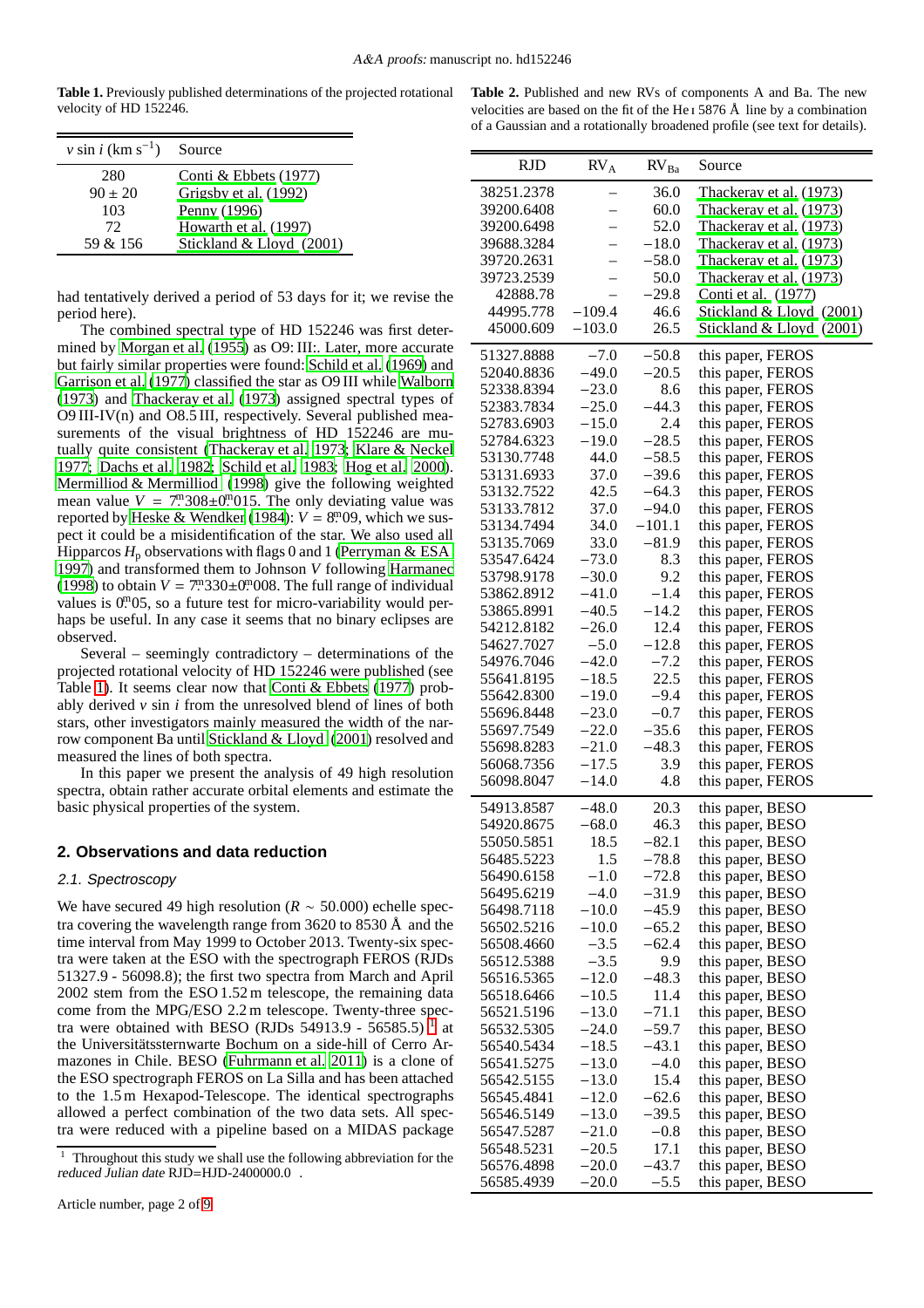

<span id="page-2-0"></span>**Fig. 2.** Visibilities (left panel), closure phase (middle panel) and  $\chi^2$  map of the Feb 28 PIONIER observation of HD 152246. The best-fit binary model is overlaid.



<span id="page-2-1"></span>**Fig. 1.** Two He i 5876 Å line profiles from different orbital phases. The observed profiles have been fitted by a narrow Gaussian and a wide rotationally broadened profile. The resulting fits are denoted by grey curves.

adapted from FEROS. The signal-to-noise ratio of the reduced FEROS spectra ranges from 247 to 487; that of the BESO spectra from 65 to 177. For either instrument, the signal-to-noise ratio was measured in the neighbourhood of the He I line at 5876 Å.

At a later stage of the analysis, we also used 9 published RVs of component B and provided a few comments on 2 published RVs of component A (Table [2\)](#page-1-2).

#### 2.2. Long-baseline interferometry

Interferometric measurements of HD 152246 were obtained on February 24, April 4 and May 8, 2014 using the PIONIER four-beam combiner [\(Le Bouquin et al. 2011\)](#page-8-25) at the four Auxiliary Telescopes of the ESO Very Large Telescope Interferometer (VLTI, [Haguenauer et al. 2008,](#page-8-26) [2010](#page-8-27)). The data were reduced with the pndrs package [\(Le Bouquin et al. 2011\)](#page-8-25). Reduction steps and achieved calibration accuracy on the O-type stars were described earlier [\(Sana et al. 2013](#page-8-28)) and will not be repeated here. The data analysis closely follows the procedure used in the Southern Massive Star at High angular resolution survey (Sana et al., submitted), which uniformly analyses PIONIER observations of a sample of over 100 O-type stars.

HD 152246 was clearly resolved at three epochs with a separation of about 3.2-3.3 milli-arcsec (mas). A clear rotation of the binary axis could be detected over the 73-day baseline of our PIONIER observations. Table [3](#page-3-0) provides the journal of the interferometric observations together with the parameters of the best fit binary model. Figure [2](#page-2-0) shows and example of the measured data and the best fit binary model.

#### **3. Line profiles, radial velocities and orbital periods**

To have a guidance to a more sophisticated analysis, we first measured RVs of both components of the strong and usually well-exposed He  $\overline{1}$  5876 Å line, fitting the narrow component by a Gaussian and the broader one by a rotationally broadened profile. The examples of such fits are shown in Figure [1](#page-2-1) and all RVs, together with nine RVs from the literature, are in Table [2.](#page-1-2)

We note that [Nasseri et al. \(2013\)](#page-8-7) originally reported a tentative value of 53 days for the longer period and 6 days for the shorter period. Meanwhile we could recover a number of old spectra from the epoch 1999 - 2003 which led to a substantial revision of the originally suggested long period.

The analysis of the RV variations soon showed that the RV of the component A varies with a single period, which turned out to be about 470 d. The RVs of component Ba are modulated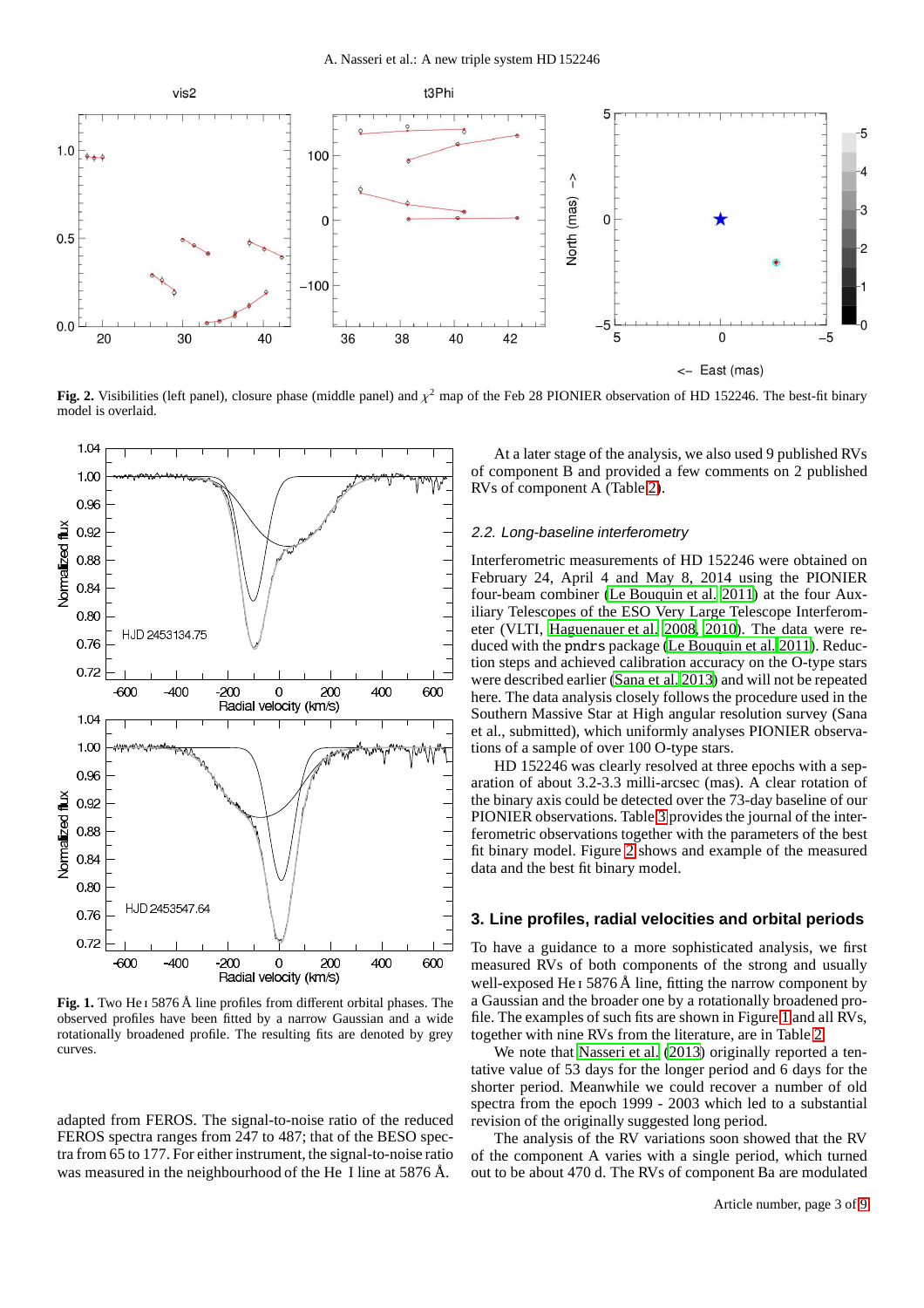<span id="page-3-0"></span>**Table 3.** Interferometric best-fit measurements and  $1\sigma$  error-bars.

|                       | Observing date |                  |                  |                  |  |
|-----------------------|----------------|------------------|------------------|------------------|--|
| Parameter             | Unit           | 2014-Feb-24      | 2014-Apr-04      | 2014-May-08      |  |
| <b>RJD</b>            |                | 56712.840        | 56751.778        | 56785.902        |  |
| $(f_B/f_A)_{1.65\mu}$ |                | $0.77 \pm 0.01$  | $0.76 \pm 0.04$  | $0.79 \pm 0.1$   |  |
| $\delta E$            | (mas)          | $-2.64 \pm 0.17$ | $-2.23 \pm 0.13$ | $-1.72 \pm 0.19$ |  |
| $\delta N$            | (mas)          | $-2.05 \pm 0.15$ | $-2.23 \pm 0.07$ | $-2.25 \pm 0.26$ |  |
| r                     | (mas)          | $3.34 \pm 0.16$  | $3.15 \pm 0.10$  | $2.83 \pm 0.24$  |  |
| $\theta$              | $(^\circ)$     | $232.2 \pm 1.6$  | $224.9 \pm 0.2$  | $217.4 \pm 4.5$  |  |
|                       |                | 0.6              | 0.9              | 0.8              |  |



<span id="page-3-1"></span>**Fig. 3.** Phase plots for both binary orbits. Top panel: RVs of component Ba, prewhitened for the variations in the 470 d orbit and plotted vs. phase for the 6 d period and periastron epoch from Table [4.](#page-4-0) Open circles denote RVs from the literature. Bottom panel: RV curves of components A and B in the wide orbit. Open circles denote component A, filled circles component B (smaller ones for RVs from the literature). We note that in both plots,  $RVs -\gamma$  are plotted.

also by this period (showing anti-phase variations with respect to those of component A), but they also varied with a shorter period of about 6 d. After deriving a more accurate value of the short period, treating data subsets as having individual systemic velocities (to allow for the changes with the 470 d orbit), we included all RVs and derived an orbital solution for the triple system. For this task the programme FOTEL [\(Hadrava 2004a,](#page-8-29) and references therein) is well suited. We also verified that the 6 d period is clearly seen in the RVs for the narrow component published by [Thackeray et al.](#page-8-1) [\(1973\)](#page-8-1), [Conti et al. \(1977\)](#page-8-2), and [Stickland & Lloyd \(2001](#page-8-4)). The situation is a bit more complicated with the two RVs for component A as we shall discuss below.

In a second step, we therefore derived a solution for the triple-star system with FOTEL, using all Gaussian RVs for both components measured in our new spectra and also all 9 RVs of component B from the literature, first with equal weights and then weighting the three data subsets by the weights inversely proportional to the square of root-mean-square residuals (rms) from the preliminary solution. This solution is presented in Table [4.](#page-4-0) The radial-velocity curve for the 6 d orbit is shown in Figure [3](#page-3-1) and corresponds to Table [4.](#page-4-0) The curve for the 470 d orbit is presented in Figure [4;](#page-5-0) the parameters based also on the interferometric results as listed in Table [6](#page-5-1) were used for its construction.

[Stickland & Lloyd \(2001\)](#page-8-4) published two RVs for the component A (see Table [2\)](#page-1-2):

- −109.4 km s−<sup>1</sup> at RJD 44995.7780, phase 0.7811, and
- −103.0 km s−<sup>1</sup> at RJD 45000.6090, phase 0.7913

It is clear from Figure 3 (bottom panel) that these RVs are for some  $-50 \text{ km s}^{-1}$  too negative than our new RVs. The difference could be made smaller if the true value of the long period would be 474.3 d. However, this change in the period would increase the rms of the orbital solution of component B to 5.6 km  $s^{-1}$ , and even then, a deviation of about  $30 \text{ km s}^{-1}$  would persist. One can conjecture that the reason for too negative RVs measured by [Stickland & Lloyd \(2001](#page-8-4)) lies in that our results (see below) show that *v* sin *i* of component A is about 200 km s<sup>-1</sup>, while they only derived 156 km s<sup>-1</sup>. As the relation between the narrow and broad profiles measured by [Stickland & Lloyd](#page-8-4) [\(2001\)](#page-8-4) was similar to that in Figure 1 (bottom panel) here, the smaller *v* sin *i* means that the RVs of broad profiles as measured by them might be erroneously shifted by about one half of the *v* sin *i* difference, i.e. more than by 20 km s<sup>-1</sup>. Such a shift could explain the observed RV difference. The ultimate solution to this problem as well as the discrimination between a number of possible values of *K*<sup>A</sup> might come only with future dedicated observations, densely covering the phases of the periastron passage (the first chance being in March 2015). In any case, it is clear that the two RVs by [Stickland & Lloyd](#page-8-4) [\(2001\)](#page-8-4) provide additional support for the 470 d period.

#### **4. RV orbital solutions with** KOREL

The FOTEL orbital elements were eventually used as initial values for the solution with the spectral-disentangling programme KOREL [\(Hadrava 2004b](#page-8-30)). Apart from the He<sub>1</sub> 5876 Å line, we used five other suitable lines and spectral segments (He<sub>I</sub> 6678, He  $\,$  7065, He  $\,$  1 5411, O  $\,$  11 5592, and a longer segment 5670 – 5835 Å, which contains C III 5695, C Iv 5801, and C Iv 5812 Å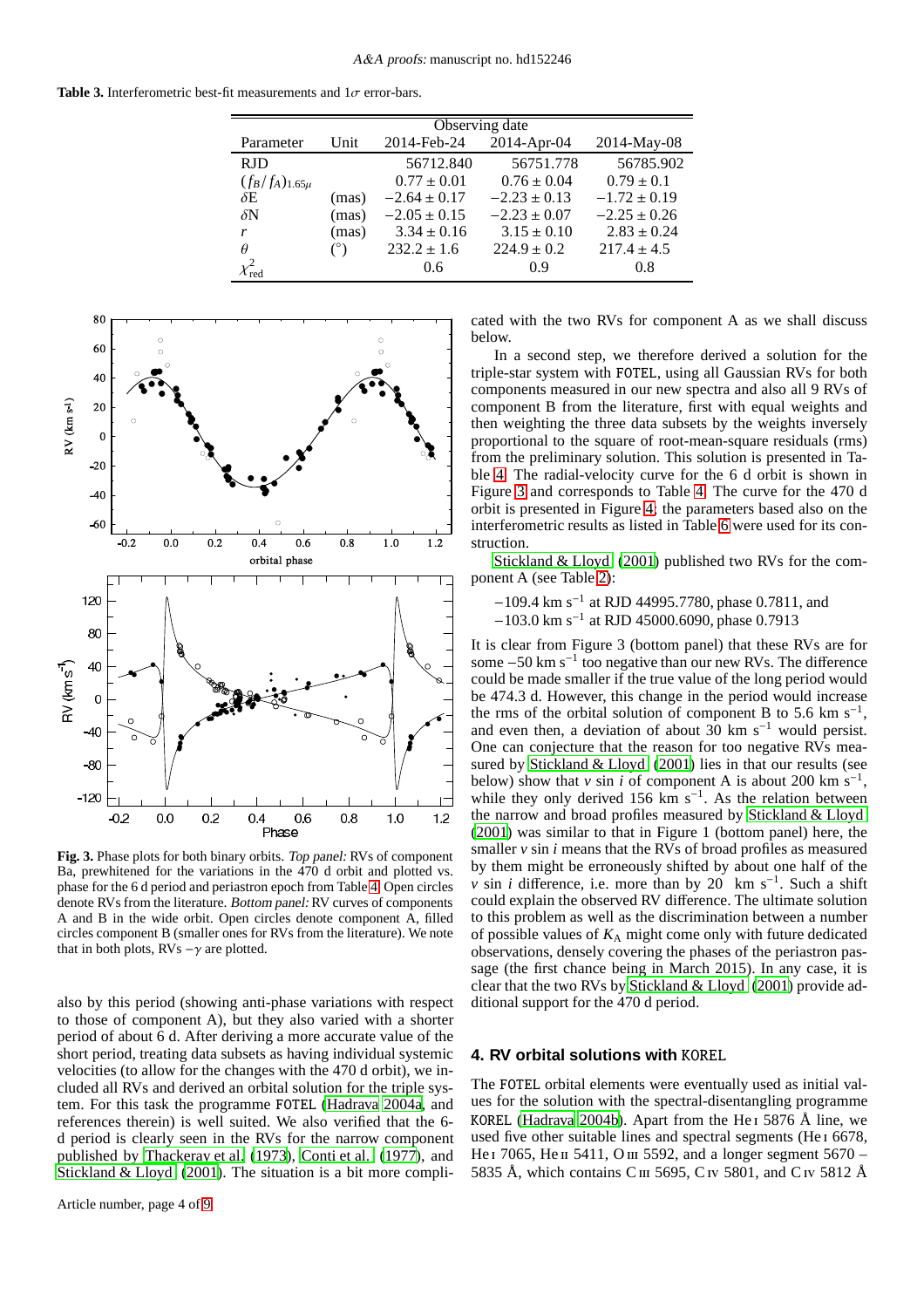<span id="page-4-1"></span>

|--|--|

| Element                                                                                                                                                                                   | He I 5876                                                             | He II 5411                                                            | CIII/CIV region                                                       | O III 5592                                                            | He I 6678                                                             | He I 7065                                                             | Mean                                                                                                                                                          |
|-------------------------------------------------------------------------------------------------------------------------------------------------------------------------------------------|-----------------------------------------------------------------------|-----------------------------------------------------------------------|-----------------------------------------------------------------------|-----------------------------------------------------------------------|-----------------------------------------------------------------------|-----------------------------------------------------------------------|---------------------------------------------------------------------------------------------------------------------------------------------------------------|
| short orbit                                                                                                                                                                               |                                                                       |                                                                       |                                                                       |                                                                       |                                                                       |                                                                       |                                                                                                                                                               |
| $T_{\text{peri.}}$ (RJD-54285)<br>e<br>$\omega_{\rm Ba}$ (°)<br>$K_{Ba}$ (km s <sup>-1</sup> )<br>$f(m)$ (M <sub><math>\odot</math></sub> )                                               | 0.338<br>0.1124<br>49.0<br>35.09<br>0.02538                           | 0.296<br>0.1122<br>51.0<br>35.60<br>0.02754                           | 0.350<br>0.1120<br>50.4<br>34.50<br>0.02507                           | 0.366<br>0.1123<br>51.0<br>34.11<br>0.02423                           | 0.356<br>0.1122<br>51.0<br>33.68<br>0.02328                           | 0.356<br>0.1123<br>49.7<br>34.61<br>0.02531                           | $0.344 \pm 0.025$<br>$0.1122 \pm 0.0001$<br>$50.4 \pm 0.8$<br>$34.60 \pm 0.68$<br>$0.0251 \pm 0.0014$                                                         |
| long orbit                                                                                                                                                                                |                                                                       |                                                                       |                                                                       |                                                                       |                                                                       |                                                                       |                                                                                                                                                               |
| $P_{\text{long}}$ (d)<br>$T_{\text{peri.}}$ (RJD-54981)<br>$\omega_{Ba+Bb}$ (°)<br>$K_{Ba+Bb}$ (km s <sup>-1</sup> )<br>$K_{Ba+Bb}/K_A$<br>$K_A$ (km s <sup>-1</sup> )<br>$a \sin i$ (AU) | 469.91<br>0.89<br>0.866<br>123.2<br>82.00<br>0.8906<br>92.07<br>3.761 | 469.90<br>0.84<br>0.862<br>123.4<br>82.90<br>0.8985<br>92.26<br>3.837 | 469.98<br>0.85<br>0.868<br>123.2<br>84.30<br>0.9019<br>93.46<br>3.815 | 469.88<br>0.86<br>0.865<br>123.5<br>83.48<br>0.8915<br>93.64<br>3.836 | 470.00<br>0.86<br>0.867<br>123.4<br>84.46<br>0.8981<br>94.04<br>3.844 | 470.00<br>0.86<br>0.864<br>123.3<br>84.30<br>0.8978<br>93.90<br>3.878 | $469.95 \pm 0.05$<br>$0.86 \pm 0.11$<br>$0.865 \pm 0.002$<br>$123.3 \pm 0.12$<br>$83.6 \pm 1.0$<br>$0.8964 \pm 0.0044$<br>$93.2 \pm 0.8$<br>$3.828 \pm 0.039$ |

**Table 4.** FOTEL orbital solution for the triple system HD 152246.

<span id="page-4-0"></span>

| Parameter                            | Unit          | Value                    |
|--------------------------------------|---------------|--------------------------|
| Orbit Ba - Bb                        |               |                          |
| $P_{Ba-Bb}$                          | (d)           | 6.004865(71)             |
| $T_{\text{periast}}$                 | (RJD)         | 54285.15(25)             |
| $T_{\text{upper conj.}}$             | (RJD)         | 54285.90                 |
| e                                    |               | 0.094(26)                |
| $\omega$                             | $(^\circ)$    | 37(15)                   |
| $K_{Ba}$                             | $(km s^{-1})$ | 37.5(2.3)                |
| f(m)                                 | $(M_{\odot})$ | 0.0324                   |
| Orbit $A - (Ba + Bb)$                |               |                          |
| $P_{\text{A}-(\text{Ba}+\text{Bb})}$ | (d)           | 470.69(48)               |
| $T_{\text{periast}}$                 | (RJD)         | 54983.3(1.4)             |
| $T_{\rm min,RV}$                     | (RJD)         | 55433.0                  |
| $\ell$                               |               | 0.859(20)                |
| $\omega_A$                           | $(^\circ)$    | 306.8(2.8)               |
| $K_{Ba+Bb}/K_A$                      |               | 1.127(44)                |
| $K_{Ba+Bb}$                          | $(km s^{-1})$ | 87(10)                   |
| $K_{\rm A}$                          | $(km s^{-1})$ | 98(11)                   |
| $a \sin i$                           | (AU)          | 4.10                     |
| $rmsBa$ old                          | $(km s^{-1})$ | 17.92                    |
| $rms_{Banew}$                        | $(km s^{-1})$ | 4.29                     |
| $rms_{A new}$                        | $(km s^{-1})$ | 5.66                     |
| γ                                    |               | $(km s^{-1})$ -21.60(46) |

Note: *a* is the semi-major axis of the 470-d orbit.

plus several stronger diffuse interstellar bands) to obtain six independent KOREL solutions.

In practice, we searched the parameter space and ran a number of trial solutions for each spectral region to find out a solution with the lowest sum of residuals. These final solutions and the resulting elements are summarised in Table [5](#page-4-1) together with their mean values. We note that KOREL does not provide error estimates so the comparison of several independent solutions gives us some idea about the possible errors of the elements.

We carried out several attempts to detect also some weak lines of component Bb in KOREL solution but with no result. This means that we are unable to obtain the mass ratio between components Ba and Bb and conclude that the component Bb is much less massive than component Ba. This is similar to HD 165246 binary, for which [Mayer et al. \(2013](#page-8-31)) found a low mass ratio of 0.17 .

#### **5. Three-dimensional orbit of HD 152246 A,B**

Having resolved the A,B pair and detected its orbital motion on the plane of the sky opens the possibility of computing the threedimensional orbit of HD 152246. To this aim, we simultaneously fit the RV and astrometric measurements using the method described in [Sana et al. \(2013\)](#page-8-28); we only used FEROS and BESO data. We corrected the RVs of component Ba listed in Table [2](#page-1-2) from the orbital motion around the centre of mass of the Ba,Bb pair using the orbital solution given in Table [4.](#page-4-0) We adopted error bars on the A and B RV components given by the residual of the fit in Table [2,](#page-1-2) i.e. 5.66 and  $4.29 \text{ km s}^{-1}$  for component A and B, respectively. We also neglected the astrometric displacement of B attributable to its close companion in the VLTI data. This is a valid assumption given such displacement is likely of the order of 0.1 mas.

We used the averaged KOREL orbital solution as a starting point for our fit. We fixed the distance at 1585 kpc and we worked in the systemic velocity frame (i.e.,  $\gamma = 0 \text{ km s}^{-1}$ ). The obtained best-fit solution is given in Table [6](#page-5-1) and shown in Figure [4.](#page-5-0) As explained in [Sana et al.](#page-8-28) [\(2013\)](#page-8-28), we estimated the uncertainties on the best-fit parameters by Monte Carlo simulations. We randomly drew 1000 artificial RV and astrometric data sets. We preserved the observational time sampling. The data points were taken from Gaussian distributions centred on the best fit solution, using the observational error bars as the Gaussian standard deviations to draw. We then ran the fitting procedure on each of the synthetic data set and we estimated the uncertainties on the best-fit parameters from the distribution of retrieved pa-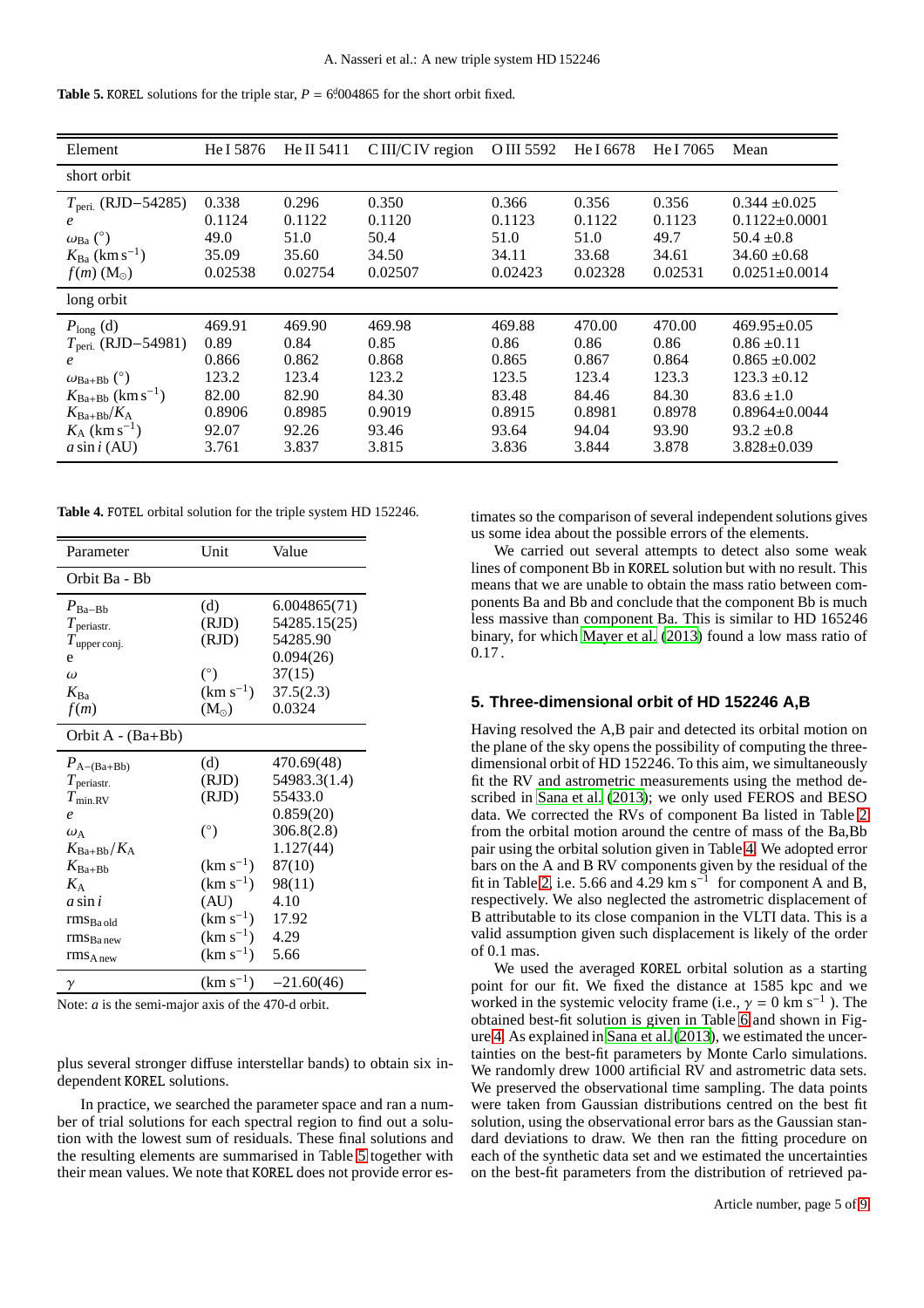

<span id="page-5-0"></span>**Fig. 4.** Astrometric orbital solution of the wide A,B pair (Table [6\)](#page-5-1) and PIONIER interferometric measurements. The dashed line shows the line of nodes.

**Table 6.** Best-fit simultaneous RV and interferometric orbital solution of the HD 152246 A,B system.

<span id="page-5-1"></span>

| Parameter                   | Unit                    | A                | B                                   |
|-----------------------------|-------------------------|------------------|-------------------------------------|
| $P_{\text{out}}$            | [d]                     |                  | $470.54 \pm 0.53$                   |
| a                           | [mas]                   |                  | $2.620 \pm 0.064$                   |
| a                           | [AU]                    |                  | $4.15 \pm 0.10$                     |
| $a_j$ (j = A, B)            | [mas]                   |                  | $1.387 \pm 0.047$ $1.234 \pm 0.038$ |
| $a_i$ (j = A,B)             | <b>TAUT</b>             |                  | $2.198 \pm 0.075$ $1.955 \pm 0.060$ |
| $\boldsymbol{e}$            |                         |                  | $0.843 \pm 0.024$                   |
| $\omega_{\rm A}$            | Γ°Τ                     |                  | $303.71 \pm 2.95$                   |
| T                           | [RJD]                   |                  | $54983.51 \pm 1.53$                 |
| $\gamma$                    | $\mathrm{[km\,s^{-1}]}$ |                  | $-21.48 \pm 0.98$                   |
| $M_\mathrm{A}/M_\mathrm{B}$ |                         |                  | $0.893 \pm 0.038$                   |
| i                           | $\lceil^{\circ} \rceil$ |                  | $112.46^{+6.98}_{-9.11}$            |
| Ω                           | [°]                     |                  | $28.05^{+7.68}_{-8.05}$             |
|                             |                         |                  |                                     |
| K                           | [ $km s^{-1}$ ]         | $87.27 \pm 10.4$ | $77.95 \pm 9.5$                     |
| M                           | $[M_{\odot}]$           | $20.35 \pm 1.50$ | $22.78 \pm 1.82$                    |
|                             |                         |                  | 0.83                                |

Notes:  $a_A$  and  $a_B$  denote the separations of components A and B from the common centre of gravity ( $a = a_A + a_B$ ).  $\omega_A$  refers to the direction from the centre of mass to A at periastron.

rameters. The error intervals quoted in Table [6](#page-5-1) correspond to the 68% confidence intervals. The intervals are taken as symmetric if the upper and lower error bars do not differ by more than 10%, asymmetric confidence intervals are otherwise provided.

Comparing the results of the three-dimensional orbit with the FOTEL and KOREL orbital solutions (Tables [4](#page-4-0) and [5\)](#page-4-1) reveal excellent agreement. The preference for a high eccentricity value is confirmed while we obtained slightly smaller RV semi-amplitudes. Importantly, the orbital inclination *i* is now constrained to  $i = 112.46^{+6.98}_{-9.11}$ . This allows us to derive absolute masses for the A and B components to 20.35  $\pm$  1.50 and 22.78  $\pm$  1.82 M<sub>☉</sub>, i.e. with a relative accuracy of 8%.

# **6. Spectral disentangling and preliminary physical properties of components A and Ba**

Keeping the mean elements of Table [5](#page-4-1) fixed, we used KOREL to disentangle the line profiles of components A and Ba in all six spectral regions. Synthetic spectra were then fitted to the disentangled profiles in order to estimate the effective temperatures *T*eff, gravitational acceleration *g*, projected rotational velocity *v* sin *i*, fractional luminosity  $L_R$ ,  $RV$  and metallicity  $Z$  of the resolved components of the system. We attempted two independent approaches.

#### 6.1. TLUSTY model atmospheres and the OSTAR grid of synthetic spectra

One of us (JN) has developed a programme, which interpolates in a pre-calculated grid of synthetic stellar spectra in the effective temperature, gravitational acceleration, and metallicity. The programme starts with an initial estimate of all the parameters to be optimised. The interpolated spectrum of each component is shifted in RV, broadened to the projected rotational velocity with the programme ROTINS (written by Dr. I. Hubený) and multiplied by the fractional luminosity of the modelled component. The synthetic spectrum is compared to the disentangled one (normalised to the common continuum of the system) and the initial parameters are optimised by minimisation of  $\chi^2$  (defined by Eq. [1](#page-5-2) below) until best match is achieved:

<span id="page-5-2"></span>
$$
\chi^{2} = \sum_{i=1}^{N} w_{i} \left[ I_{i}^{\text{disen}} - I_{i}^{\text{synt}} (T_{\text{eff}}, g, v_{\text{R}} \sin i, L_{\text{R}}, RV, Z) \right]^{2}
$$
(1)

Here *N* is the number of disentangled components of the system,  $I_i^{\text{disen}}$  the disentangled spectrum,  $I_i^{\text{synt}}$  $t_i$  the synthetic spectrum and *w*i the weight of the *i*-th component. Fractional luminosities must satisfy the condition that  $\sum_{i=1}^{N} L_{R,i} = 1$  and metallicities must satisfy the condition  $Z_i = Z_1$ , for  $i = 1..N$ . The  $\chi^2$  is minimised using the downhill simplex method [\(Nelder & Mead 1965\)](#page-8-32).

All the weights of the disentangled spectra were set to one and the interpolation was carried out in the OSTAR grid [\(Lanz & Hubeny 2003](#page-8-33)) based on TLUSTY model atmopspheres [\(Hubeny & Lanz 1995\)](#page-8-34). Several short segments covering the neighbourhood of the spectral lines mentioned in Table [5](#page-4-1) were optimised simultaneously and for both components at once, the C<sub>III</sub> 5696 Å and the C<sub>IV</sub> 5801 and 5811 Å lines being treated as two separate data segments (not as one long segment as in KOREL). The results of minimisation of Eq. [1](#page-5-2) are summarised in Table [7.](#page-6-0) To estimate uncertainties of all derived parameters, we repeated the optimisation of  $\chi^2$  hundred times, each time starting the optimisation from a random point. The solutions having the final  $\chi^2$  less than 1.06 times higher than the  $\chi^2$  of the best solution were used to estimate the errors. The largest source of the error, uncertainty in the spectra (re)normalisation of the dis-entangled profiles, was not taken into account<sup>[2](#page-5-3)</sup>. This means that the errors quoted in Table [7](#page-6-0) should be taken as lower limits.

On modelling side, we note that TLUSTY models are static plane-parallel models with full non-LTE metal line blanketing. They are suitable for O stars that have weak stellar winds.

While the general fit of the disentangled by synthetic spectra resulting from the final solution of Table [7](#page-6-0) was quite satisfactory,

<span id="page-5-3"></span>Since the disentangling in KOREL is carried out in Fourier space, it happens in almost every practical application that the resulting disentangled spectra after inverse Fourier transformation have slightly warped continua and need some re-normalisation.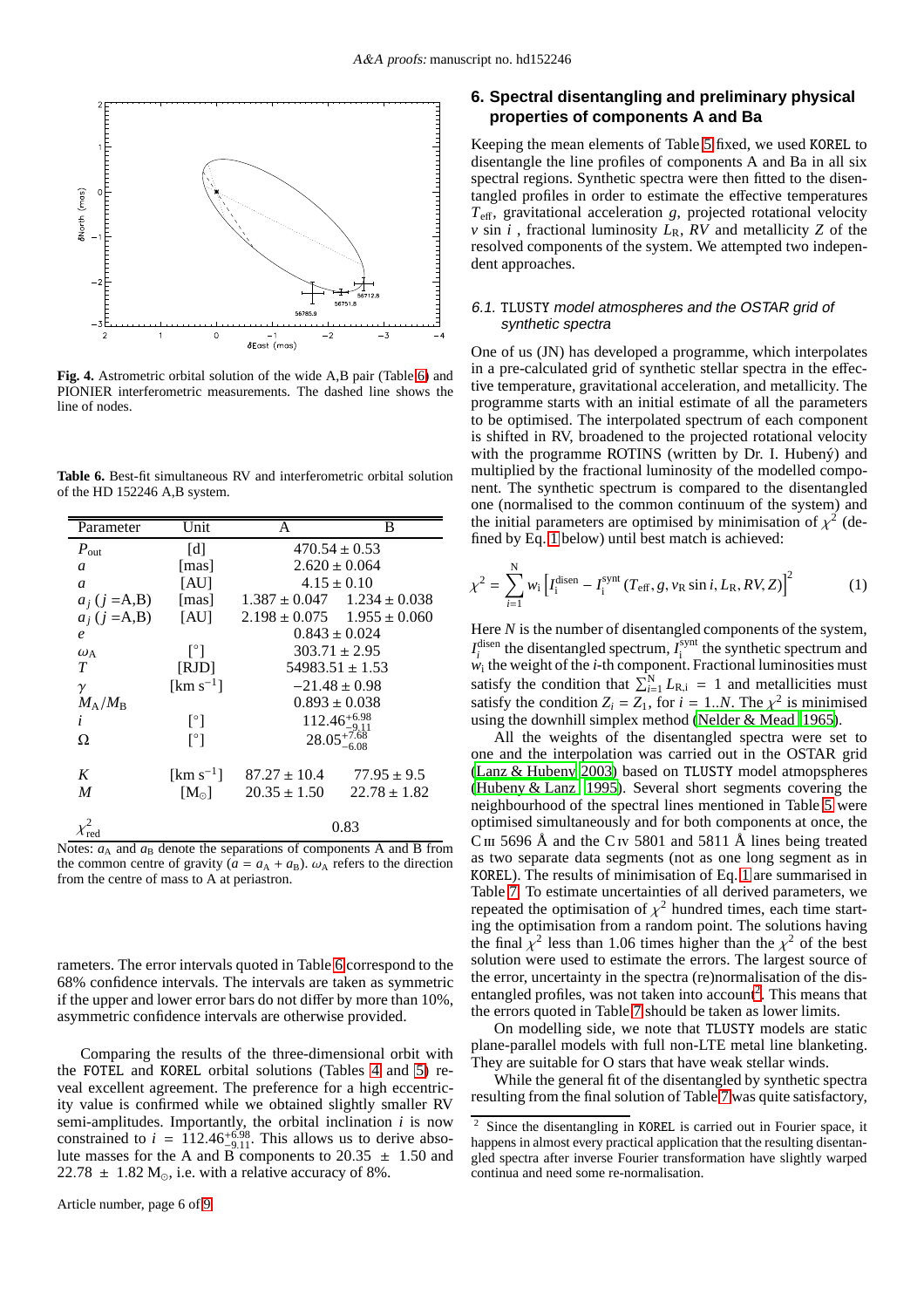<span id="page-6-0"></span>**Table 7.** Results of the best fit of the OSTAR grid of synthetic spectra to the observed ones. The optimised parameters are: the effective temperature *T*eff, gravitational acceleration *g*, projected rotational velocity  $v_R \sin i$ , fractional luminosity  $L_R$ ,  $RV$ , and metallicity *Z*.

| Quantity                         | Component A         | Component Ba        |
|----------------------------------|---------------------|---------------------|
| $T_{\rm eff}$ (K)                | $32506 \pm 23$      | $32544 + 48$        |
| $log(g_{[cgs]})$                 | $3.738 \pm 0.014$   | $3.706 \pm 0.009$   |
| $v \sin i$ (km s <sup>-1</sup> ) | $200.4 \pm 2.9$     | $61.41 \pm 0.47$    |
| $L_{\rm R}$                      | $0.5712 \pm 0.0021$ | $0.4288 \pm 0.0021$ |
| $RV$ (km s <sup>-1</sup> )       | $-20.2 \pm 2.6$     | $-19.72 \pm 0.36$   |
| $Z(Z_{\odot})$                   | 1.00                | 1.00                |



<span id="page-6-1"></span>**Fig. 5.** The disentangled spectrum of diffuse interstellar bands in the  $5680 - 5820$  Å.

deviations up to several per cent of the continuum level were found in the cores of several investigated spectral lines.

There is a pronounced disagreement between the disentangled and synthetic spectra for the C $\text{III}$  5696 Å line. The observed line is in emission in component Ba. According to the synthetic spectra, this line should be in emission only at low log *g* . When we tried to fit this line, and simultaneously also He II and He I lines, we ended with a strong disagreement with reality. However, we note that the presence of the 5696 Å emission is common among main-sequence stars. The case of 15 Mon (O7 V) is known [\(Wilson 1955\)](#page-8-35); see the ELODIE spectrum [\(Moultaka et al. 2004\)](#page-8-36). By chance, we found that the line is in emission also in several O8 V stars: HD 161853 (FEROS spectrum) or in HD 49149 and HD 46966 (ELODIE spectra).

We also note that He<sub>1</sub> 6678  $\AA$  line, and the two C<sub>IV</sub> lines for both, A and Ba component are stronger than suggested by the synthetic model but this difference is only on the level of 1 % of the continuum level only. Once again, at least for He i line, such a behaviour is not unusual and has been observed for two other O stars, SZ Cam [\(Lorenz et al. 1998\)](#page-8-37), and V1331 Aql [\(Lorenz et al. 2005](#page-8-38)).

It would be worth of investigation whether the observed deviations are indicative of a temperature stratification in the extended atmospheres and/or winds around the objects in question. For those colleagues, who study the diffuse interstellar bands, we also plot in Figure [5](#page-6-1) the disentangled spectrum of diffuse interstellar bands in the region from 5680 to 5820 Å, normalised to the joint continuum of the system.

<span id="page-6-2"></span>

| Table 8. Results of the best fit of the FASTWIND grid of synthetic spectra   |
|------------------------------------------------------------------------------|
| to the observed ones. Parameter $\beta$ is the usual coefficient of the wind |
| velocity law.                                                                |

| Quantity                                 | Component A | Component Ba |
|------------------------------------------|-------------|--------------|
| $L_{\rm R}$ (adopted)                    | 0.5712      | 0.4288       |
| $T_{\rm eff}$ (K)                        | 33500       | 34650        |
| $log(g_{[cgs]})$                         | 3.7         | 3.7          |
| $v \sin i$ (km s <sup>-1</sup> )         | 218         | 68           |
| $v_{\text{turb.}}$ (km s <sup>-1</sup> ) | 17          | 18           |
| $v_{\infty}$ (km s <sup>-1</sup> )       | 2161        | 1902         |
| $log\ M$                                 | $-6.5$      | $-6.5$       |
| ß                                        | 1.2         | 0.95         |
| $R(R_{\odot})$                           | 9.3         | 7.9          |

#### 6.2. FASTWIND model spectra

We also attempted to adjust the disentangled spectra with the FASTWIND model atmosphere [\(Puls et al. 2005;](#page-8-39) [Rivero González et al. 2012](#page-8-40)) using an automatic fitting method [\(Mokiem et al. 2005](#page-8-41); [Tramper et al. 2011](#page-8-42)). In contrast to TLUSTY this programme uses spherical model atmospheres, non-LTE with line blanketing and models also stellar wind lines. On the other hand, FASTWIND only computes H and He profiles, i.e. there is no information for the C $\text{II}$  5696 Å line. The atmospheres are not truly hydrodynamic, however, as the programme does not solve for the wind structure but adopts a wind law. Accurate mass loss estimates from the optical require recombination lines, like H $\alpha$  or He ii 4686 Å which have not yet been analysed in the current investigation. The results of the fit are summarised in Table [8.](#page-6-2) A detailed fit of some spectral line was not perfect in this case either.

More generally, it is obvious that a really reliable line profile modelling awaits further improvements, both on the theoretical and observational side. For instance, [Massey et al. \(2013](#page-8-43)) compared FASTWIND and independent CMFGEN model spectra with observed spectra of 10 O stars and noted that the surface gravities of FASTWIND are systematically lower by 0.12 dex compared to CMFGEN and that both programmes have some problems to fit the He i lines for higher luminosity stars. Concerning the observed spectra, we believe that the spectral disentangling will provide better line profiles of both visible stellar components after we obtain good spectra during the periastron passage in the outer orbit.

#### 6.3. Preliminary physical properties of components <sup>A</sup> and Ba

Considering the above exercises, we warn against taking the results of Tables [7](#page-6-0) and [8](#page-6-2) too seriously at the present stage of investigation and postpone a more accurate determination of the physical properties of the system for a future study. For the moment, we consider reasonable to adopt  $T_{\text{eff}} = 33000 \pm 500$  and *v* sin *i* = 210±10 km s<sup>-1</sup> for component A, and  $T_{\text{eff}}$  = 33600±600 and *v* sin  $i = 65 \pm 3$  km s<sup>-1</sup> for component Ba.

## **7. Physical properties of the system**

According to [Sota et al. \(2014\)](#page-8-44) the integrated spectral type of HD 152246 is O9 IV, and according to [Mermilliod & Mermilliod](#page-8-20) [\(1998\)](#page-8-20) *V* = 7<sup>m</sup>308, *B*−*V*= 0<sup>m</sup>169. For that spectral type, the expected  $(B-V)_0 = -0$ . 30, therefore the excess  $E(B-V) = 0^{m}47$ . HD 152246 is close to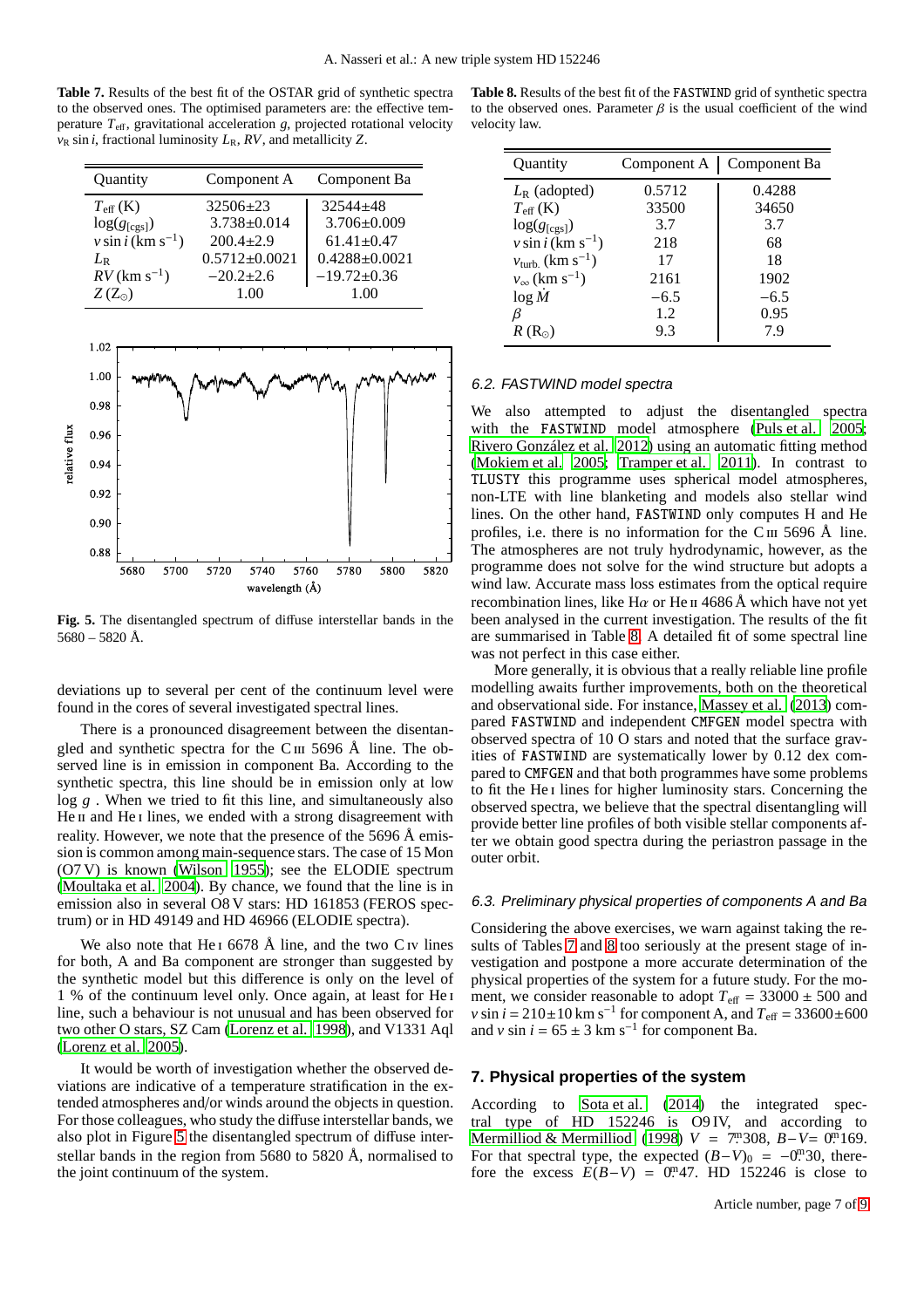

<span id="page-7-1"></span>**Fig. 6.** Position of HD 152246 A and Ba in the HRD. Evolutionary tracks and isochrones of [Brott et al.](#page-8-45) [\(2011](#page-8-45)) with initial rotation rate of 100 km s<sup>−</sup><sup>1</sup> are overlaid.

NGC 6231 (angular separation of about 45′ ). [Sung et al.](#page-8-0) [\(2013\)](#page-8-0) gives for this cluster  $\bar{R} = 3^{m}20$  and a distance modulus of 11.0  $(d = 1585 \text{ pc})$ . The systemic velocity of NGC 6231 is  $-27.28 \pm 2.98$  as obtained from 10 high-mass stars [\(Sana et al.](#page-8-46) [2008\)](#page-8-46); the scatter of individual RVs complies with the systemic velocity of HD 152246 as given in Table [6](#page-5-1) corroborating its membership in Sco OB 1 association.

Moreover, [Sana et al. \(2005](#page-8-47)) derived basic physical properties of the massive spectroscopic and eclipsing binary CPD−41◦7742, a member of NGC 6231 for which they were able to derive the distance modulus of  $10.92 \pm 0.16$ , in agreement with the above value. Applying the colour excess and a distance modulus of 11.0 to HD 152246, we obtain  $V_0 = 5^{\text{m}}80$ and  $M_V = -5.5 \cdot 20$ .

The fitting of the disentangled spectra yields the monochromatic flux ratio between the narrow-lined component Ba and broad-lined component A as  $0.429/0.571 = 0.751$ . This is close to the ratio 0.77 found in the *H* band by PIONIER (Table [3\)](#page-3-0). However, we already noted that in this case the disentangling might not be reliable. Therefore, we prefer the value 0.77; the corresponding magnitude difference is  $0<sup>m</sup>284$ . Then the magnitude  $M_V$  of the A component is  $-4$ <sup>m</sup>58, of the B component −4<sup>m</sup>30. [Martins, Schaerer, and Hillier](#page-8-48) [\(2005\)](#page-8-48) has  $M_V = -4.05$ for O9 V and -5<sup>m</sup>25 for O9 III; the agreement with the expected magnitude of component A (O9 IV) is a very good one. Component Ba is then O9 V.

The typical expected mass for HD 152246 A, based on its spectral type, is  $\sim 20$  M<sub>☉</sub> [\(Martins, Schaerer, and Hillier 2005](#page-8-48)), in agreement with the derived dynamical mass. Since the expected mass for an O9 V star is 17.5  $M_{\odot}$ , the secondary Bb should contribute by about 6  $M_{\odot}$ ; the mass ratio of 0.3 between Bb and Ba is quite acceptable given the SB1 nature of HD 152246B (the luminosity of the secondary can be neglected in the discussion made above).

## **8. Discussion**

#### 8.1. Evolutionary status

We used the BONNSAI<sup>[3](#page-7-0)</sup> Bayesian tool (Schneider et al., submitted) to compare the observational constraints and the single massive star evolutionary models of [Brott et al.](#page-8-45) [\(2011\)](#page-8-45). We used a Saltpeter IMF and flat priors for the age and initial rotational velocity.

For the A component, we provided the observed  $T_{\text{eff}}$ , log *L*bol/*L*⊙, log *g*, *v* sin *i* and mass, together with their uncertainty. BONNSAI is able to find a set of models that perfectly reproduce the observed values. These correspond to initial masses of 21.4<sup>+1.4</sup> M<sub>☉</sub> and age of 4.7 ± 0.3 Myr.

For the Ba component, we provided the same parameters with the exception of the stellar mass, that is not directly constrained by our observations owing to the uncertain mass of the Bb component. No model was able to reproduce all parameters. The main issue was that our derived log *g* is too low. We removed the observational constraint on the gravity and reran BONNSAI. The set of models able to reproduce our observations indicate  $\log g = 4.03 \pm 0.15$ , a present day mass of  $18.4^{+2.0}_{-1.1}$  and an age of  $4.8^{+0.4}_{-1.5}$  Myr. The agreement of the evolutionary mass of component Ba with the expected one based on its spectral properties is excellent. Similarly the evolutionary ages of both A and Ba component are identical, suggesting a coeval formation of the system. The location of both components in the Hertzsprung-Russell diagram (HRD) is displayed in Figure [6.](#page-7-1) The derived age of HD 152246 agrees with that of other high-mass stars in NGC 6231 although the latter ones are model-dependent [\(Sung et al. 2013\)](#page-8-0). If the rotating models of [Ekström et al.](#page-8-49) [\(2012\)](#page-8-49) are adopted the age is  $4.0 - 7.0$  Myr.

#### 8.2. Rotational velocities and dynamical status

Intriguingly, the very similar A and Ba components in HD 152246 presents very different projected rotational velocities of 200 and 60 km s−<sup>1</sup> . Assuming the rotation and orbital spins of the wide binary are aligned, we would derive very similar values of 220 and 65  $\rm km\;s^{-1}$ .

However, given the masses of the Ba, Bb system are relatively well constrained to about 18.4 and 4.4  $M_{\odot}$ , we can use the FOTEL orbital solution of Table [4](#page-4-0) to estimate the orbital inclination of the Ba, Bb pair. We obtain  $i_{Ba,Bb} \approx 32^\circ$ . Assuming this time that rotation axis of the Ba component is aligned with the orbital spin of the short period system, we then obtain  $v_{\text{rot},Ba} \approx 120 \text{ km s}^{-1}$ , i.e. still significantly lower that the one of the A component.

BONNSAI best models indicate a probable radius of  $6.75_{-1.20}^{+1.72}$  R<sub>☉</sub> for the Ba component. Tidal synchronisation of Ba in the Ba,Bb 6 d orbit would result in rotational velocity of  $57^{+14}_{-10}$  km s<sup>-1</sup>. Such velocity is in agreement with the measured projected rotational velocity and would suggest an inclination close to 90◦ for the spin axis of HD 152246 Ba. If this scenario is correct, then it would mean that the spin and orbital axis are not aligned in the Ba, Bb system. One might also speculate whether the star formation process had not allotted similar amounts of angular momentum to both components A and B. If so, this resulted in fast spin for A and the creation of a binary star in B.

<span id="page-7-0"></span><sup>3</sup> The BONNSAI web-service is available at www.astro.unibonn.de/stars/bonnsai.